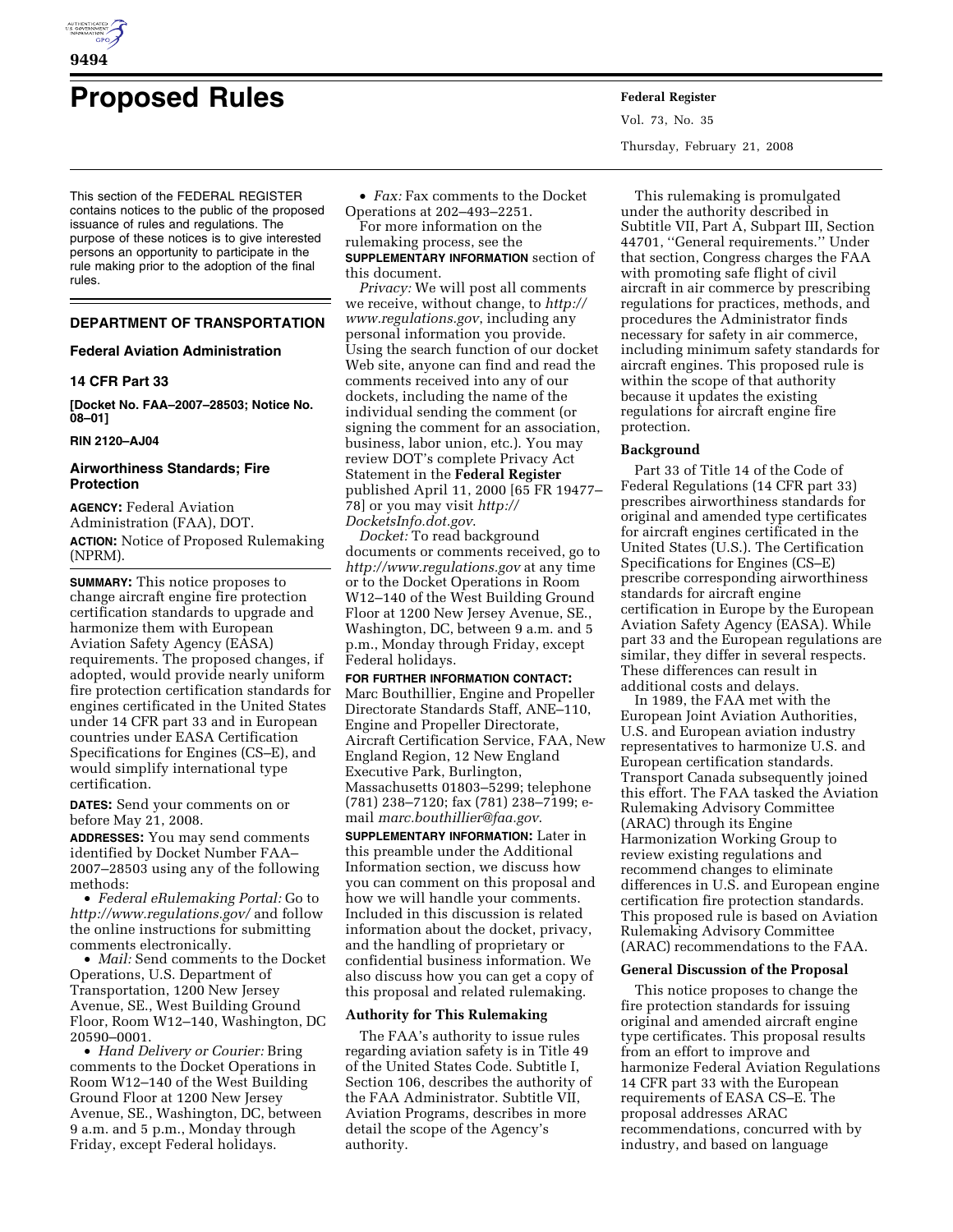generally common to both part 33 and CS–E.

Our proposed changes would provide nearly uniform fire protection certification standards for engines certificated in the United States under part 33 and in Europe under EASA CS– E, thereby simplifying aircraft engine import and export activities. The proposal also reflects current industry design and FAA certification practices.

#### **Section 33.17 Fire Protection**

Section 33.17 sets standards for fire prevention and protection in the design and construction of aircraft engines. Our proposal would change the section title from ''Fire Prevention'' to ''Fire Protection'' and harmonize the section with CS–E standards. We propose to modify the section as follows:

(1) Clarify existing requirements in paragraphs (a), (b), (c), and (e),

(2) Delete current requirements for supersonic engines from paragraph (d), and add new requirements for components acting as firewalls,

(3) Renumber paragraph (e) as new paragraph (f),

(4) Add new paragraph (e) to specify requirements for engine control systems; and

(5) Add new paragraph (g) to include requirements for electrical bonding.

Our proposed change to paragraph (b) would differentiate between drain lines and other components and would not apply to certain drain lines. This revision would be consistent with our fire protection requirements in §§ 23.1183(b)(2), 25.1183(b)(2), 27.1183(b)(2), and 29.1183(b)(2).

Proposed paragraph (c) adds ''associated shut-off means'' to the first sentence; changes ''must be fireproof or be enclosed by fireproof shield'' to ''must be fireproof by construction or protection''; and incorporates the term ''hazardous quantity''. The addition of the term ''shutoff means'' adds tank shutoff devices to the rule's applicability, and thereby provides additional margin against feeding a fire from a flammable fluid tank due to failure of such a device. A shutoff means can be separate from the tank itself, but is an integral part of the tank system and needs to be considered under these fire protection requirements. Other proposed changes are clarifying in nature and would harmonize U.S. and European standards.

The FAA proposes to remove the requirements in current paragraph (d) in response to recommendations resulting from an FAA/ARAC review of an industry study on supersonic transports. The study concluded the maximum

temperature levels of controls and accessories installed in supersonic aircraft were not significantly greater than maximum temperature levels of components installed in subsonic applications. The study showed that components used on supersonic applications required no additional fire protection because the severity, frequency, and duration of fire would be similar to those found in subsonic applications. The study showed, and we agree, that additional fire protection is not required for these components.

Proposed new paragraph (d) would require that even though the noted components do not contain or convey flammable fluids, by their definition, they must be fireproof. This proposal will add requirements consistent with §§ 23.1191, 25.1191, 27.1191, and 29.1191 ''Firewalls''.

We propose to redesignate current paragraph (e) as paragraph (f) and rephrase the text for clarity.

Our new proposed paragraph (e) would address engine control system effects when associated components are exposed to a fire. Control system components (for example, electronic, fiber optic, hydromechanical) should not cause any hazardous effects when exposed to fire, and should be addressed in the fire protection section. These proposed new requirements would be consistent with the associated aircraft requirements. The designated fire zones in new paragraph (e) are defined in existing §§ 23.1181, 25.1181, and 29.1181. Our proposed paragraph (g) would minimize static discharge sources of ignition for flammable fluids or vapors.

### **Paperwork Reduction Act**

The Paperwork Reduction Act of 1995  $(44$  U.S.C. 3507 $(d)$ ) requires that the FAA consider the impact of paperwork and other information collection burdens imposed on the public. We have determined that no new information collection requirements are associated with this proposed rule.

#### **International Compatibility**

In keeping with U.S. obligations under the Convention on International Civil Aviation, FAA policy is to comply with International Civil Aviation Organization (ICAO) Standards and Recommended Practices to the maximum extent practicable. We determined that no ICAO Standards and Recommended Practices correspond to these proposed regulations.

# **Regulatory Evaluation, Regulatory Flexibility Determination, International Trade Impact Assessment, and Unfunded Mandates Assessment**

Changes to Federal regulations must undergo several economic analyses. First, Executive Order 12866 directs that each Federal agency shall propose or adopt a regulation only upon a reasoned determination that the benefits of the intended regulation justify its costs. Second, the Regulatory Flexibility Act of 1980 (Pub. L. 96–354) requires agencies to analyze the economic impact of regulatory changes on small entities. Third, the Trade Agreements Act (Pub. L. 96–39) prohibits agencies from setting standards that create unnecessary obstacles to the foreign commerce of the United States. In developing U.S. standards, this Trade Act requires agencies to consider international standards and, where appropriate, that they be the basis of U.S. standards. Fourth, the Unfunded Mandates Reform Act of 1995 (Pub. L. 104–4) requires agencies to prepare a written assessment of the costs, benefits, and other effects of proposed or final rules that include a Federal mandate likely to result in the expenditure by State, local, or tribal governments, in the aggregate, or by the private sector, of \$100 million or more annually (adjusted for inflation from the base year of 1995). This portion of the preamble summarizes the FAA's analysis of the economic impacts of this proposed rule.

Department of Transportation Order DOT 2100.5 prescribes policies and procedures for simplification, analysis, and review of regulations. If the expected cost impact is so minimal that a proposed rule does not warrant a full evaluation, this Order permits that a statement to that effect and the basis for it to be included in the preamble if a full regulatory evaluation of the costs and benefits is not prepared. Such a determination has been made for this proposed rule.

Presently, turbine airplane engine manufacturers must satisfy both the FAA and the EASA certification standards in order for airplane manufacturers to market airplanes with those engines in both the United States and Europe. Meeting two different sets of certification requirements can raise the cost of developing a new airplane engine without increasing safety. In the interest of fostering international trade, lowering the cost of airplane engine development, making the certification process more efficient, and enhancing safety, the FAA, EASA, and airplane engine manufacturers have been working to create to the maximum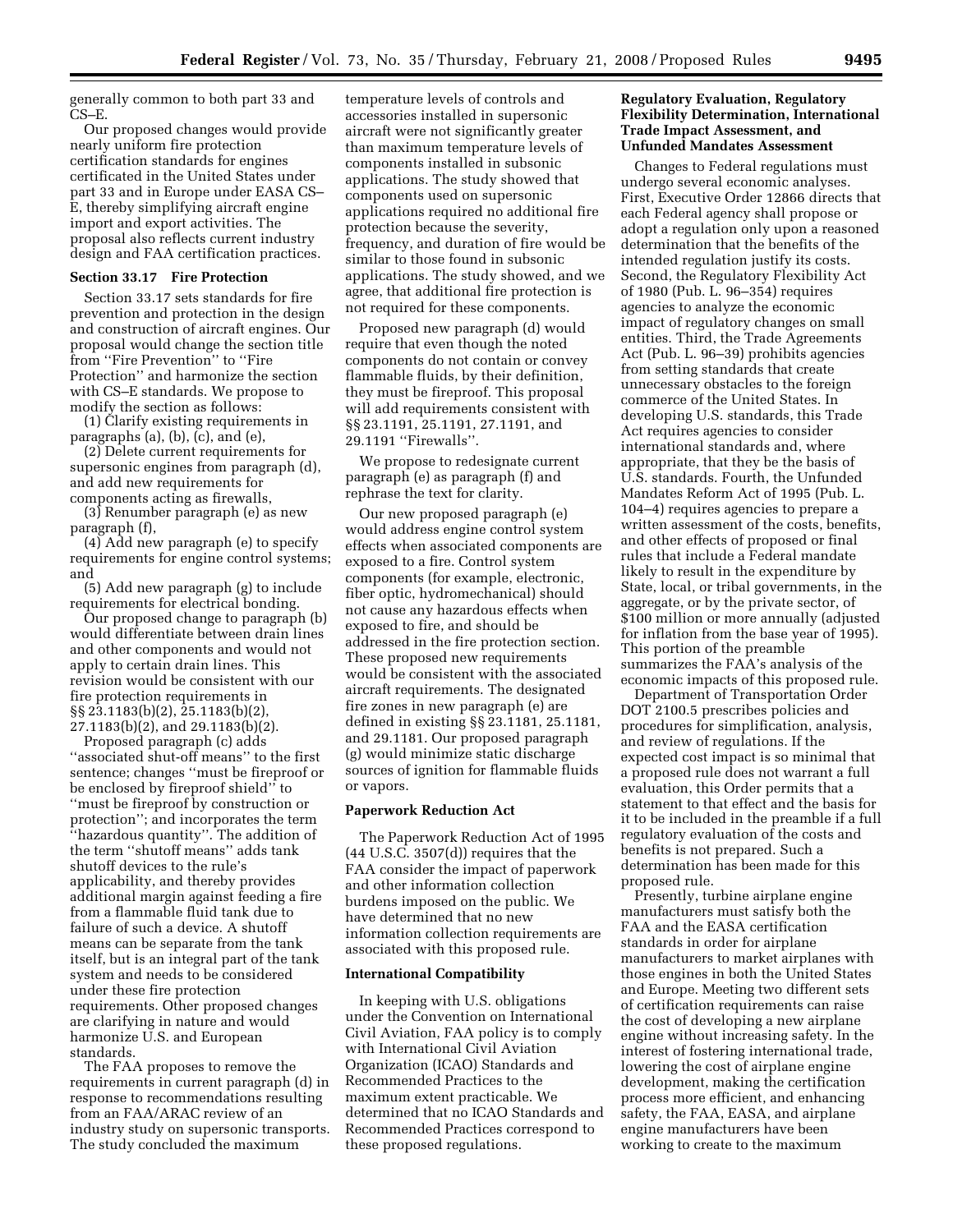possible extent a common set of certification requirements accepted in both the United States and Europe.

The FAA estimates that there would be minimal costs associated with this proposed rule. A review of information provided by manufacturers of turbine airplane engines certificated under part 33 has revealed that all such future airplane engines are expected to be certificated under both FAA and EASA standards. As this proposed rule would unify these requirements in a common international standard, and certificated turbine airplane engines currently meet both sets of requirements, manufacturers would incur minimal additional costs from this proposed rule. In fact, manufacturers are expected to receive cost-savings from a reduction in the amount of duplicate documentation of tests for the two different sets of requirements. Further, the proposed rule would codify existing industry practices into the regulations. The FAA has not attempted to quantify the cost savings that may accrue due to this specific proposed rule, beyond noting that while they may be minimal, they would contribute to a potential harmonization savings. The agency has made that conclusion based on the consensus among potentially affected airplane engine manufacturers. Further, the current level of safety would be enhanced as a result of the proposed rule. As a result, the FAA has concluded that this proposed rule would be cost beneficial. The FAA requests comments regarding this determination.

## **Regulatory Flexibility Determination**

The Regulatory Flexibility Act of 1980 (Pub. L. 96–354) (RFA) establishes as a principle of regulatory issuance that agencies shall endeavor, consistent with the objectives of the rule and of applicable statutes, to fit regulatory and informational requirements to the scale of the businesses, organizations, and governmental jurisdictions subject to regulation. To achieve this principle, agencies are required to solicit and consider flexible regulatory proposals and to explain the rationale for their actions to assure that such proposals are given serious consideration. The RFA covers a wide range of small entities, including small businesses, not-forprofit organizations, and small governmental jurisdictions.

Agencies must perform a review to determine whether a proposed rule will have a significant economic impact on a substantial number of small entities. If the agency determines that it will, the agency must prepare an initial regulatory flexibility analysis as described in the RFA.

However, if an agency determines that a proposed rule is not expected to have a significant economic impact on a substantial number of small entities, section 605(b) of the RFA provides that the head of the agency may so certify and a regulatory flexibility analysis is not required. The certification must include a statement providing the factual basis for this determination, and the reasoning should be clear.

The FAA concluded that this proposed rule would not have a significant impact on a substantial number of small entities for two reasons. First, as noted earlier, the net effect of the proposed rule would provide regulatory cost relief. Second, all United States turbine airplane engine manufacturers but one, exceed the Small Business Administration smallentity criteria of 1,500 employees for airplane engine manufacturers. United States transport category airplane engine manufacturers include: General Electric, CFM International, Pratt & Whitney, International Aero Engines, Rolls-Royce Corporation, Honeywell, and Williams International. Williams International is the only one of these manufacturers that is a U.S. small business.

Given that we believe this proposed rule would reduce costs, and that only one part 33-airplane engine manufacturer currently qualifies as a small entity, the FAA certifies that this proposed rule would not have a significant economic impact on a substantial number of small entities.

#### **International Trade Impact Assessment**

The Trade Agreements Act of 1979 (Pub. L. 96–39) prohibits Federal agencies from establishing any standards or engaging in related activities that create unnecessary obstacles to the foreign commerce of the United States. Legitimate domestic objectives, such as safety, are not considered unnecessary obstacles. The statute also requires consideration of international standards and, where appropriate, that they be the basis for U.S. standards. The FAA has assessed the potential effect of this proposed rule and determined it responds to a domestic safety objective and is not considered an unnecessary barrier to trade.

## **Unfunded Mandates Assessment**

Title II of the Unfunded Mandates Reform Act of 1995 (Pub. L. 104–4) requires each Federal agency to prepare a written statement assessing the effects of any Federal mandate in a proposed or final agency rule that may result in the expenditure of \$100 million or more (adjusted annually for inflation) by

State, local, and tribal governments, in the aggregate, or by the private sector; such a mandate is deemed to be a ''significant regulatory action.'' The FAA currently uses an inflationadjusted value of \$128.1 million in lieu of \$100 million.

This proposed rule does not contain such a mandate. The requirements of Title II do not apply.

#### **Executive Order 13132, Federalism**

The FAA analyzed this proposed rule under the principles and criteria of Executive Order 13132, Federalism. We determined that this action would not have a substantial direct effect on the States, on the relationship between the national Government and the States, or on the distribution of power and responsibilities among the various levels of government, and therefore would not have federalism implications.

# **Environmental Analysis**

FAA Order 1050.1E identifies FAA actions that are categorically excluded from preparation of an environmental assessment or environmental impact statement under the National Environmental Policy Act in the absence of extraordinary circumstances. We determined that this proposed rulemaking action qualifies for the categorical exclusion identified in Chapter 3, paragraph 312d and involves no extraordinary circumstances.

# **Regulations That Significantly Affect Energy Supply, Distribution, or Use**

The FAA has analyzed this NPRM under Executive Order 13211, Actions Concerning Regulations that Significantly Affect Energy Supply, Distribution, or Use (May 18, 2001). We have determined that it is not a ''significant energy action'' under the executive order because it is not a ''significant regulatory action'' under Executive Order 12866, and it is not likely to have a significant adverse effect on the supply, distribution, or use of energy.

# **Additional Information**

## **Comments Invited**

The FAA invites interested persons to participate in this rulemaking by sending written comments, data, or views. We also invite comments relating to the economic, environmental, energy, or federalism impacts that might result from adopting the proposals in this document. The most helpful comments reference a specific portion of the proposal, explain the reason for any recommended change, and include supporting data. To ensure the docket does not contain duplicate comments,